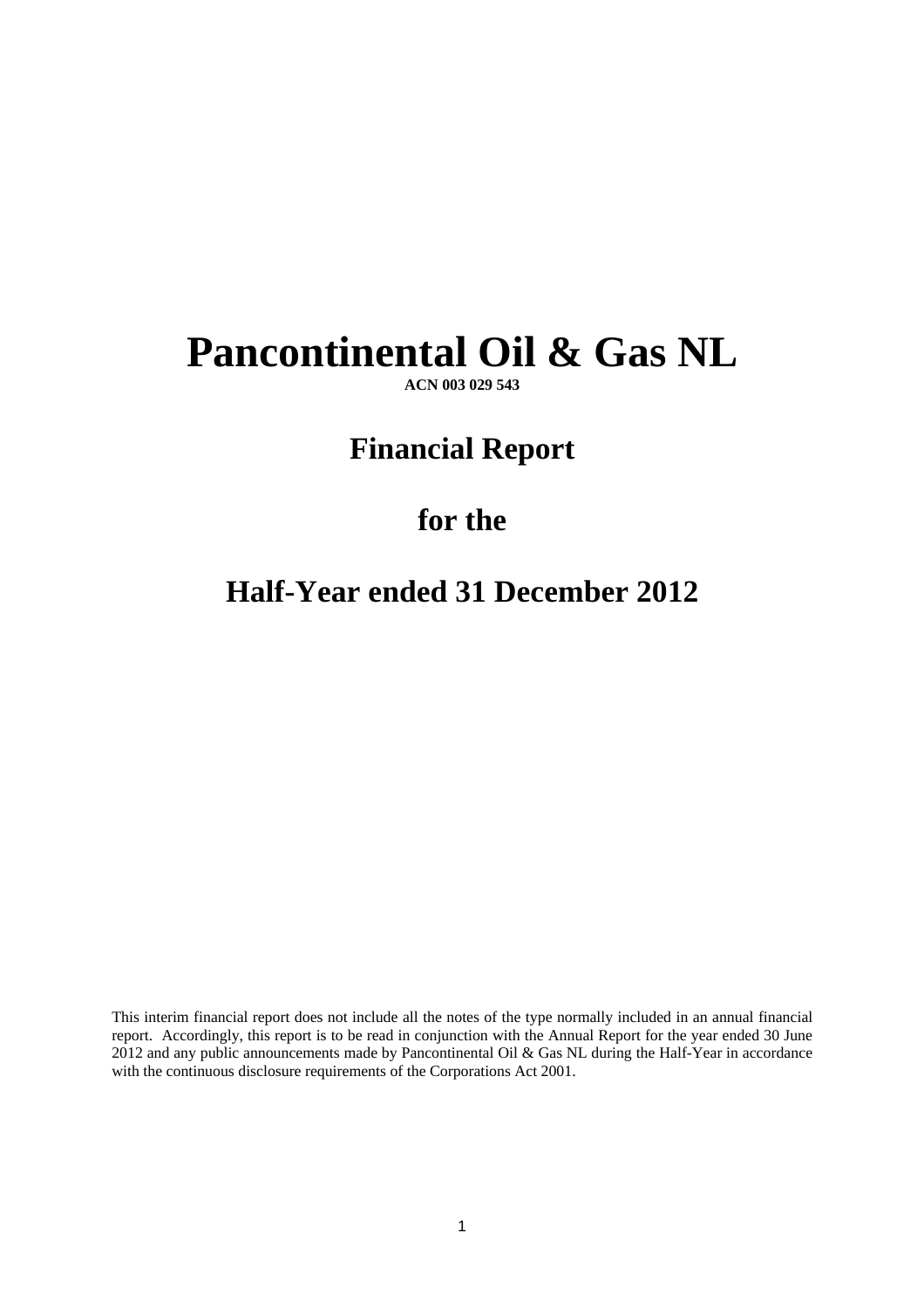# ACN 003 029 543

# **Directors' Report 31 December 2012**

The Directors present their Report on the consolidated entity consisting of Pancontinental Oil & Gas NL ("Pancontinental" or "the Company") and the entities it controlled at the end of or during the Half-Year ended 31 December 2012.

The names and particulars of Directors and Officers of the Company during the whole of the Half-Year and up to the date of this Report are:

| <b>Name</b>                                                                                                                                                                                                    | <b>Particulars</b>                                     |
|----------------------------------------------------------------------------------------------------------------------------------------------------------------------------------------------------------------|--------------------------------------------------------|
| <b>Henry David Kennedy</b><br>Geologist and Company Director with extensive commercial experience in resource<br>companies.<br>Appointed 31 August 1999                                                        | Chairman                                               |
| <b>Roy Barry Rushworth</b><br>Petroleum Geologist with extensive experience and involvement in the oil and gas<br>exploration industry.<br>Appointed 10 August 2005                                            | <b>Chief Executive Officer</b><br>& Executive Director |
| <b>Ernest Anthony Myers</b><br>Certified Practicing Accountant with over 30 years management and administration<br>experience in the resources industry.<br>Appointed 5 January 2009                           | <b>Finance Director</b>                                |
| <b>Anthony Robert Frederick Maslin</b><br>Stockbroker with corporate experience in both management and promotion, along<br>with an extensive understanding of financial markets.<br>Appointed 17 December 2010 | Non-Executive Director                                 |
| <b>Vesna Petrovic</b><br>Certified Practicing Accountant with experience in the resources sector, particularly<br>with companies involved in Africa.<br>Appointed 16 April 2010                                | <b>Company Secretary</b>                               |

2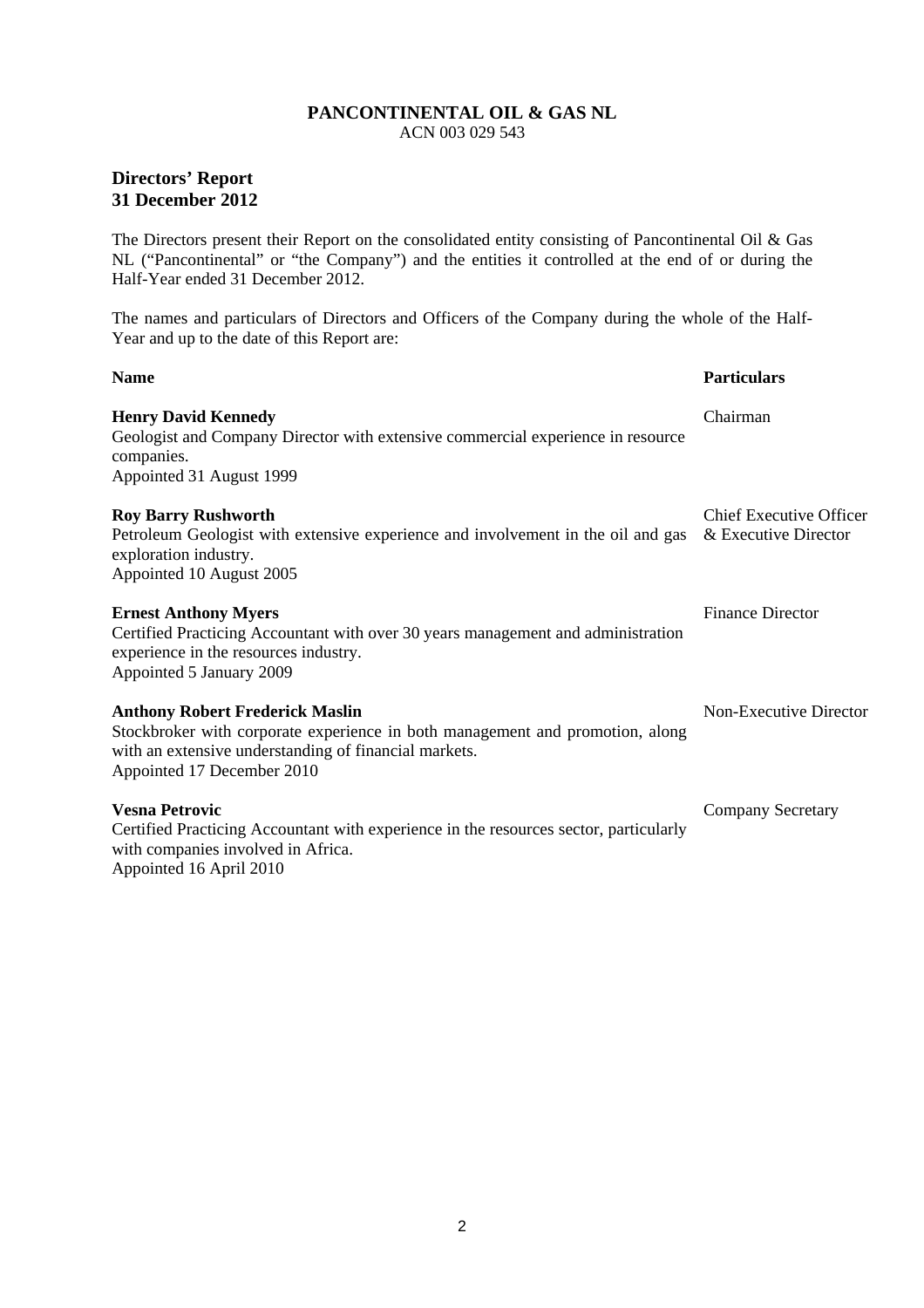# **Directors' Report 31 December 2012**

#### **Review and Results of Operations**

The review of the Consolidated Entity's operations during the Half-Year ended 31 December 2012 is as follows.

*Financial* 

| 545,395     |
|-------------|
| (1,020,230) |
| (474, 835)  |
|             |
| (474, 835)  |
|             |

#### **Review of Operations**

During the Half-Year Pancontinental maintained its focus on oil and gas exploration in Kenya and Namibia.

The activities undertaken during the period are detailed as follows:

#### **KENYA OFFSHORE BLOCK L8**

#### *Pancontinental Oil & Gas NL – 15%*

The Mbawa 1 exploration well was spudded by the drillship Deepsea Metro 1 on 10 August 2012 and drilled to a TD of 3,150m MD. This is the first well on the large Mbawa Prospect in area L8 offshore Kenya The well was plugged and abandoned according to the drilling programme and has been left in a state that allows re-entry.

Operator Apache Corporation ("Apache") completed well operations in 47 days, being 13 days ahead of schedule.

Mbawa 1 tested a faulted four- way dip closure at the southern end of the larger north-south trending four-way closed sub-regional Mbawa Prospect of 160 sq km (40,000 acre). The primary target was the Upper Cretaceous turbidite sandstone interval. Secondary objectives were Eocene and Middle Cretaceous turbidite reservoirs.

At the primary target level, 51.8 net metres (~170 feet) of natural gas pay were encountered in three zones of Upper Cretaceous channel and turbidite sandstones. Porosities were very favourable at an average of approximately 24%. The discovery was on a single localised structural culmination on the southern extremity of the overall Mbawa Prospect and the potential of the remainder of the structure remains to be assessed in the light of the Mbawa results.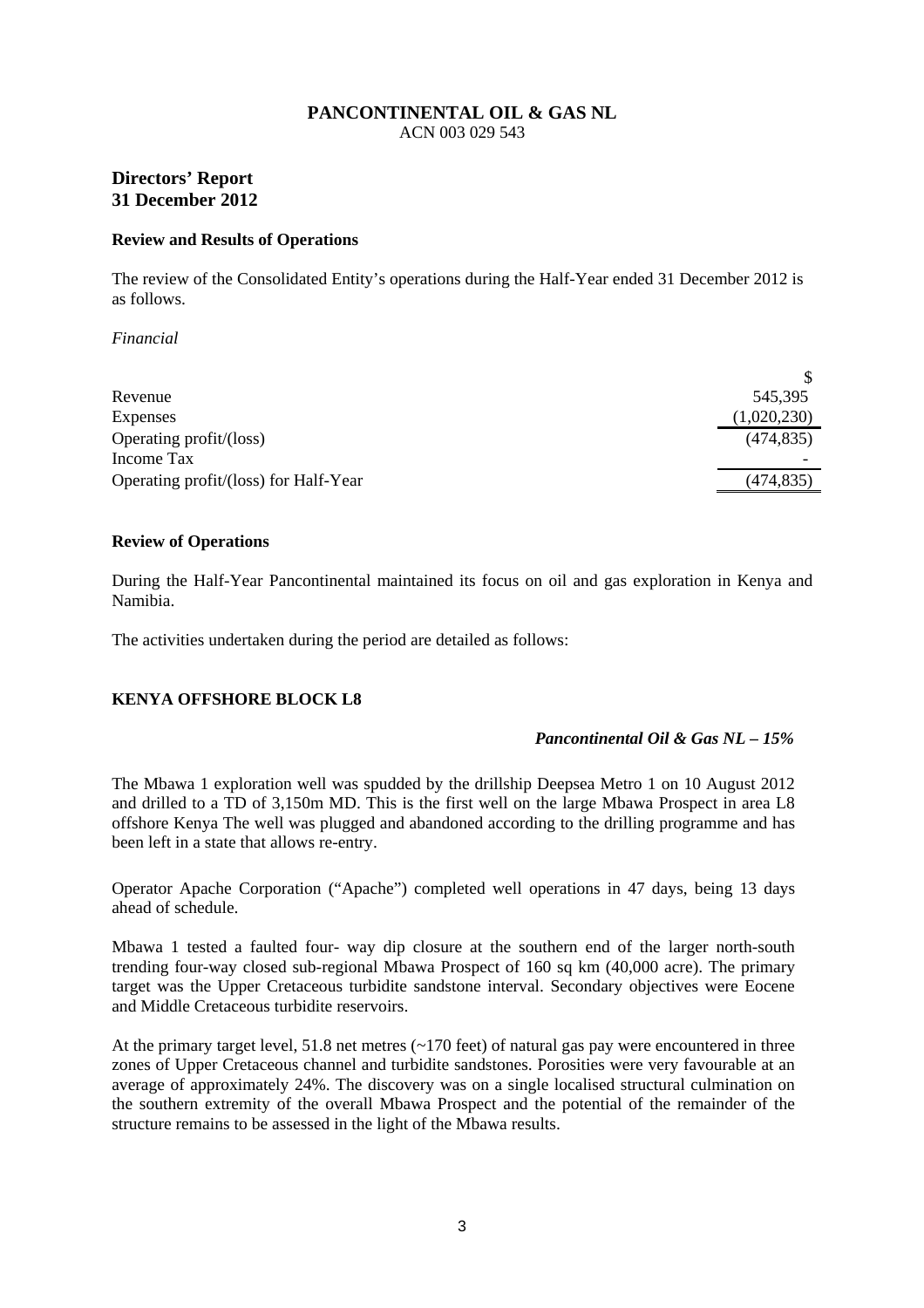The well was designed to optimally test the shallower Upper Cretaceous discovery target, however it was not possible to also optimally test the deeper secondary Middle Cretaceous target. The deeper target remains to be properly tested and Pancontinental believes that this, as well as other prospects of this play type, and the Mbawa discovery play type itself still hold considerable potential in the Mbawa vicinity, elsewhere in the L8 area, and regionally.

The large amount of technical data gathered during Mbawa drilling is now being processed and assessed. It will be integrated into previous exploration models.

The Mbawa 1 discovery well has proven a working hydrocarbon system offshore Kenya in the Cretaceous; this has opened a new hydrocarbon region offshore East Africa.

The Kenya L8 joint venture consists of:

| Apache Corporation (Operator) | .50% |
|-------------------------------|------|
| Origin Energy Limited         | 20%  |
| Pancontinental Oil & Gas NL   | 15%  |
| Tullow Kenya B.V.             | 15%  |

Pancontinental's 15% interest through Mbawa drilling was "free-carried" under farmout to Tullow Oil plc up to a "cap" of US\$ 9 million (as reduced by other exploration expenditure). After the first earning phase Tullow has an option to earn a further 5% (thereby reducing Pancontinental to 10%) by providing funding on Pancontinental's behalf to a cap of US\$ 6 million in any second well.

#### **KENYA OFFSHORE BLOCKS L10A & L10B**

#### *Pancontinental Oil & Gas NL – 15%*

L10A and L10B have respective areas of 4,962.03 sq km and 5,585.35 sq km in water depths of 200 to 1,900m**.**

The L10 projects are operated by BG Group in a joint venture including Premier Oil and PTTEP (following the takeover of Cove Energy plc).

#### **New 3D Seismic Survey Completed**

The L10A and L10B joint venture completed a new 3D survey in the western portion of the licence areas in January 2013. The acquisition was supervised by operator BG Group. Previous 2D and 3D seismic surveys were undertaken late 2011 / early 2012.

The new 3D survey covers a cluster of large Miocene reefs and the large Crombec Lead. These leads are possible drilling targets.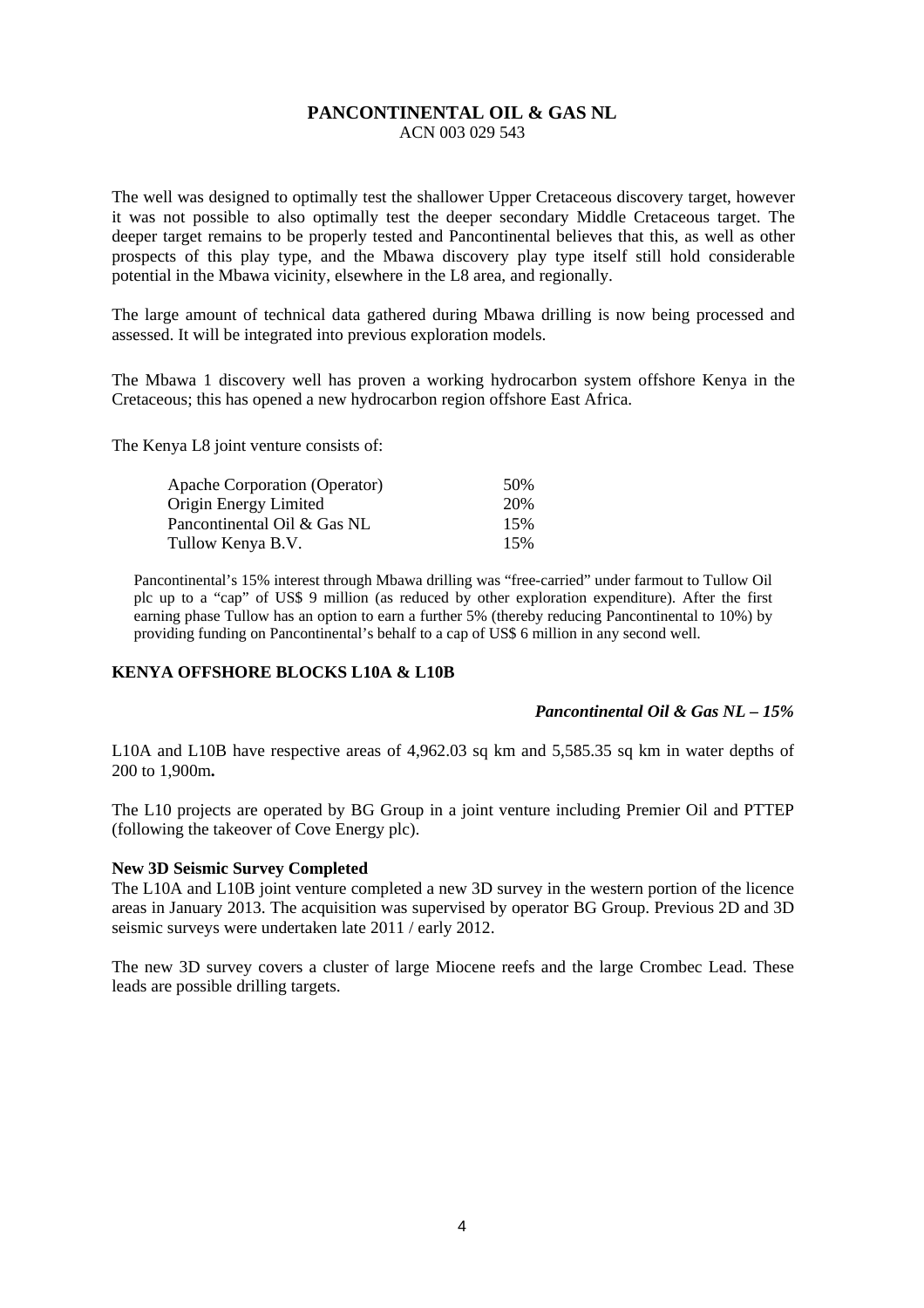

### **KENYA ONSHORE / OFFSHORE BLOCK L6**

#### *Pancontinental Oil & Gas NL – 40%*

The L6 licence covers approximately 3,100 sq km, with about one quarter onshore and the rest offshore to 400 meters water depth. L6 is areally and geologically continuous to L8.

Area L6 off the Kenyan coast lies in the Lamu Basin and within the Tana River delta, north of recent world-scale natural gas discoveries off the coasts of Mozambique and Tanzania.

The L6 joint venture is operated by FAR Limited (ASX: FAR), with a 60% interest. The L6 joint venture group intends to seek a farminee for drilling in 2013.

#### **Kifaru 3D Seismic Survey Completion**

The Kifaru 3D seismic survey of 778 sq km was completed in July over the Kifaru and Tembo Prospects in the southern offshore portion of L6. The Prospects are in water depths of 80m to 150m in the south of the L6 area.

Pancontinental expects that the 3D survey will lead to the identification of one or more locations for drilling in 2013.

Following encouraging studies, the joint venture is exploring the offshore portion of the area. A deep central graben is considered to be an oil and gas "source kitchen" and prospects have been identified immediately adjacent to this area.

#### **Initial 3D results**

The L6 operator, FAR Limited has mapped the "fast track" results from the July 2012 Kifaru 3D Seismic Survey. The results are very encouraging and the Joint Venture is continuing to map prospects for a first exploration well planned for later in 2013.

Final drill site decisions will be made when the fully processed 3D data have been interpreted in early 2013. The Kifaru and Tembo Prospects are the main drilling candidates.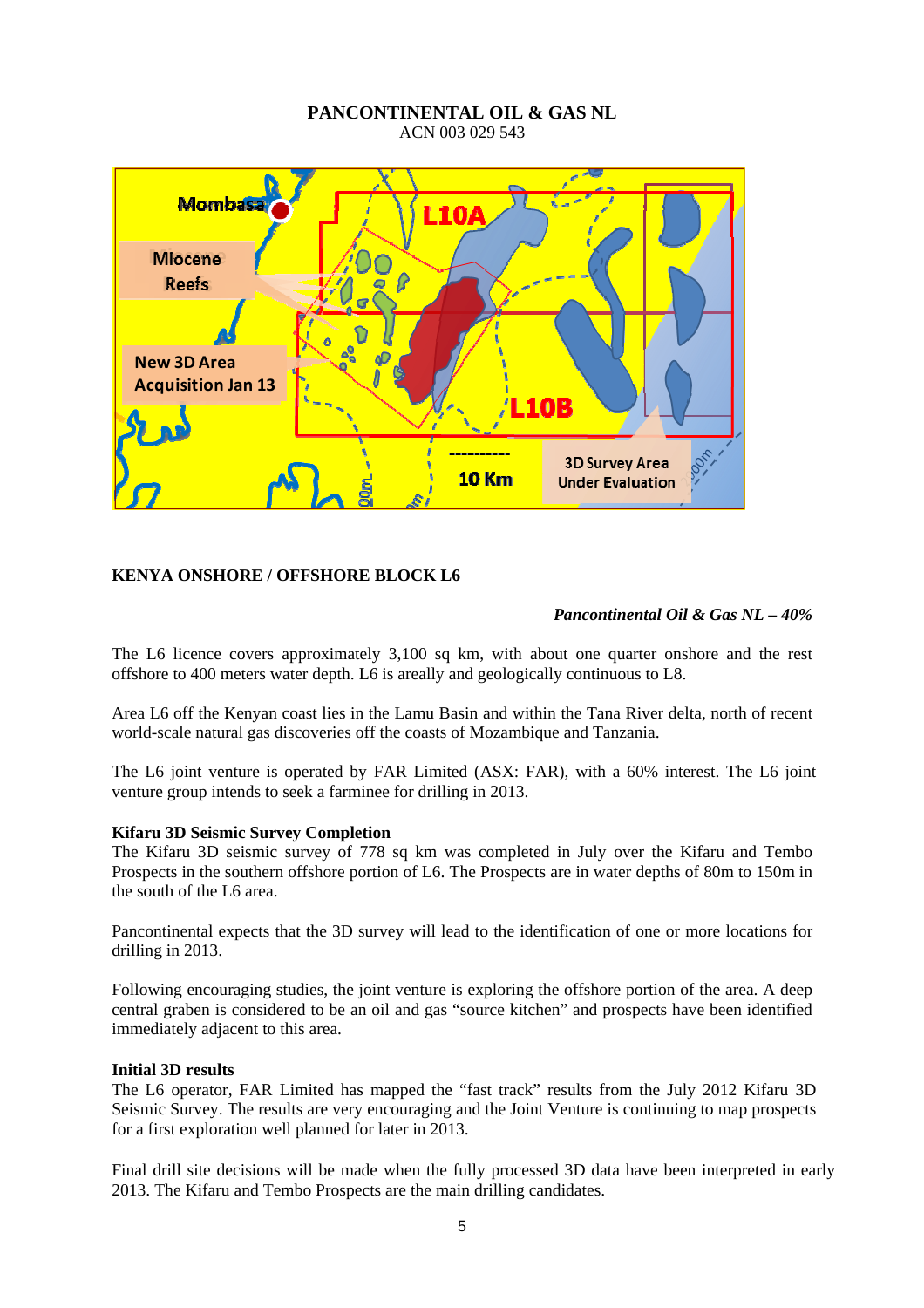#### **NAMIBIA**

#### **OFFSHORE WALVIS BASIN EL 0037**

#### *Pancontinental Oil & Gas NL - 95%*

In July 2011 Pancontinental announced that it had executed a Petroleum Agreement ("PA") for Petroleum Exploration Licence No. 0037 ("EL") with the Ministry of Mines and Energy of the Republic of Namibia, effective 28 June 2011. The EL area is located in the Walvis Basin offshore northern Namibia.

The location of the EL was selected over approximately 17,295 sq km from an earlier Reconnaissance Licence held by Pancontinental.

The EL gives exclusive rights to the holders for a first exploration period of four years followed by two additional periods of two years each and also provisions for the continuation of the exclusive rights under any oil or gas development.

Pancontinental holds the PA and EL (95% interest) with Namibian participant Paragon Holdings (Pty) Ltd. In exchange for certain rights under a Joint Venture Agreement with Paragon, Pancontinental has agreed to "free carry" Paragon until the commencement of the development of any oil or gas discovery.

Offshore Namibia is the plate tectonic "conjugate" of offshore Brazil, where world-scale oil and gas discoveries have been made in recent years and it lies on the West African continental margin adjacent to Angola, where there have also been major oil discoveries.

Pancontinental will explore the ponded basin floor turbidites, slope fans and channels seen under the company's earlier Reconnaissance Licence. These targets are associated with a restricted graben trough interpreted to hold the rich and mature oil source rocks seen in regional wells.

Pancontinental has completed a study of the oil and gas prospectivity of the EL 0037 area and is proceeding to gather further data for mapping and additional studies.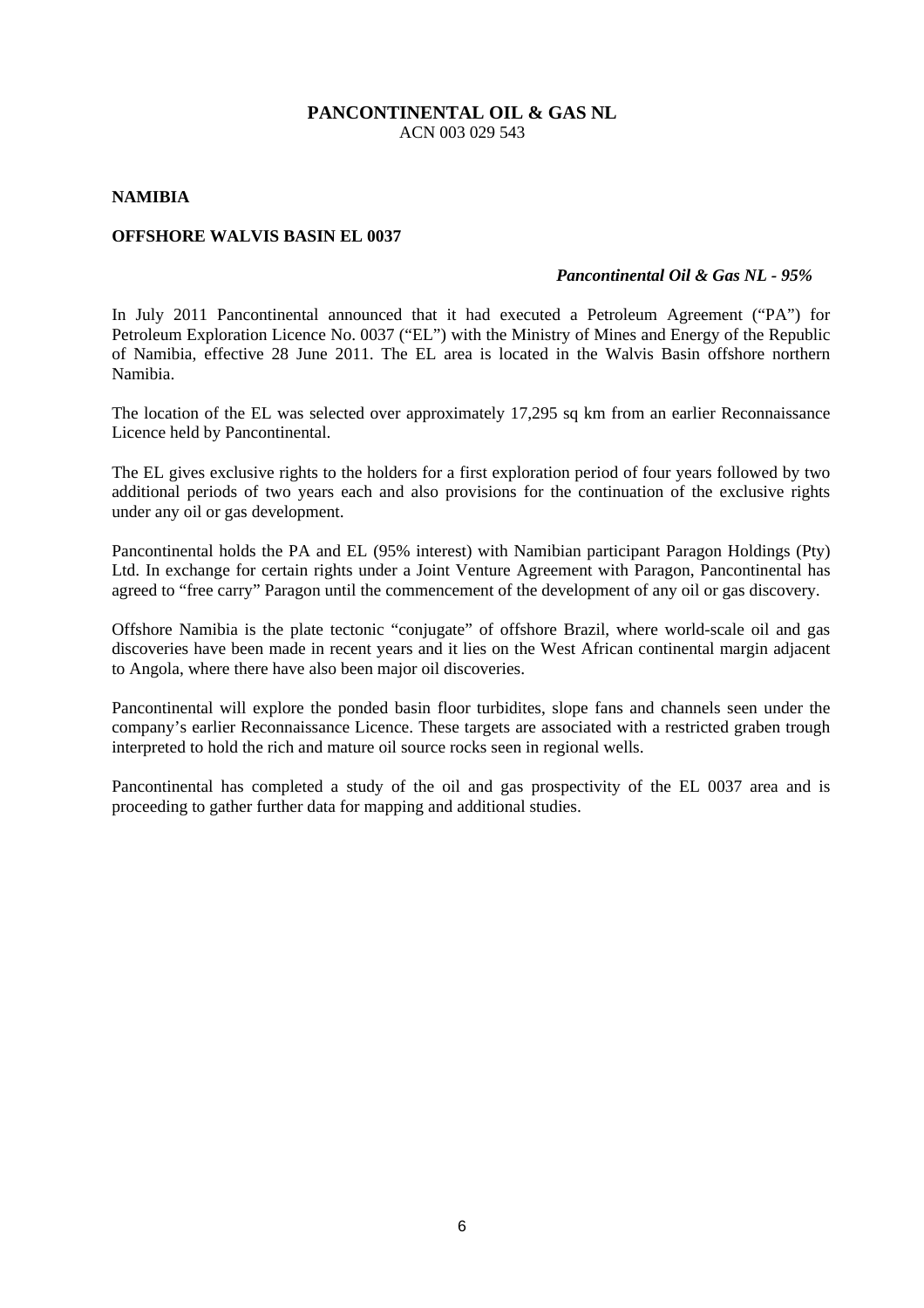

#### **AUSTRALIAN PROJECTS**

#### **EP 104 / R1 ONSHORE CANNING BASIN**

*Pancontinental Oil & Gas NL – 11.11%* 

No work was carried out during the half-year.

#### **L15 ONSHORE CANNING BASIN**

# *Pancontinental Oil & Gas NL – 12%*

Pancontinental and its co-venturers have been granted Petroleum Production Licence L15 over the West Kora-1 oil discovery well in the Canning Basin of Western Australia. The licence is for 21 years commencing 1 April 2010.

West Kora-1 was drilled in 1984 and produced some 20,000 Barrels of oil during an extended production test, commencing at a rate of 350 BOPD.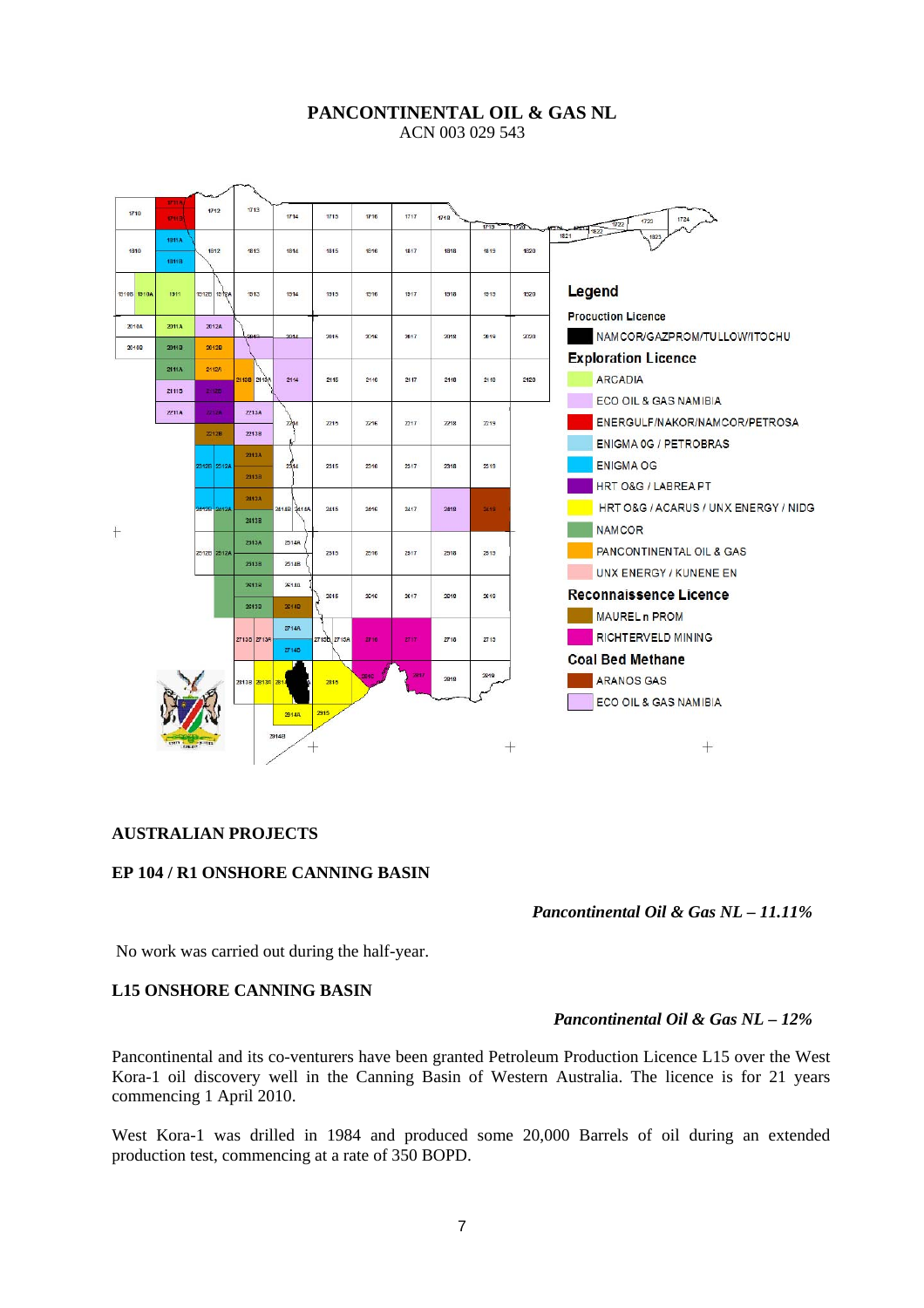The L15 Joint Venture is considering the viability of upgrading the existing production facility to restore oil production from West Kora -1.

### **EP 424 OFFSHORE CARNARVON BASIN**

#### *Pancontinental Oil & Gas NL – 38.462%*

EP 424 contains the Baniyas prospect which straddles the adjoining acreage. Commercial negotiations to gain access to the entire Baniyas prospect have reached a point where there is little likelihood that the adjoining acreage can be secured. This project is under review.

The EP 424 joint venture consists of:

| <b>Strike Energy (Operator)</b> | 61.538% |
|---------------------------------|---------|
| Pancontinental Oil & Gas NL     | 38.462% |

#### **EP 110 ONSHORE CARNARVON BASIN**

#### *Pancontinental Oil & Gas NL – 38.462%*

This permit is operated in conjunction with EP-424. The parties in EP-110 have identical equities to those in permit EP-424.

#### **CORPORATE**

#### **Shares**

During the Half-Year, the Company issued 25,300,002 shares at \$0.175 as the shortfall to the Share Purchase Plan completed earlier in the year. The shortfall raised \$4,427,500 before costs.

#### **Options**

During the Half-Year:

- 2,250,000 options due to expire were exercised at \$0.059, raising \$132,750 for the Company;
- 2,750,000 options exercisable at \$0.123 were issued to Directors; and
- No options expired.

#### **Changes In State of Affairs**

During the Half-Year ended 31 December 2012, there was no significant change in the entity's state of affairs other than that referred to in the Half-Year Financial Statements or Notes thereto.

This Report is made in accordance with a Resolution of the Directors.

E.a. Myers

E A Myers **Director** PERTH, 22nd day of February 2013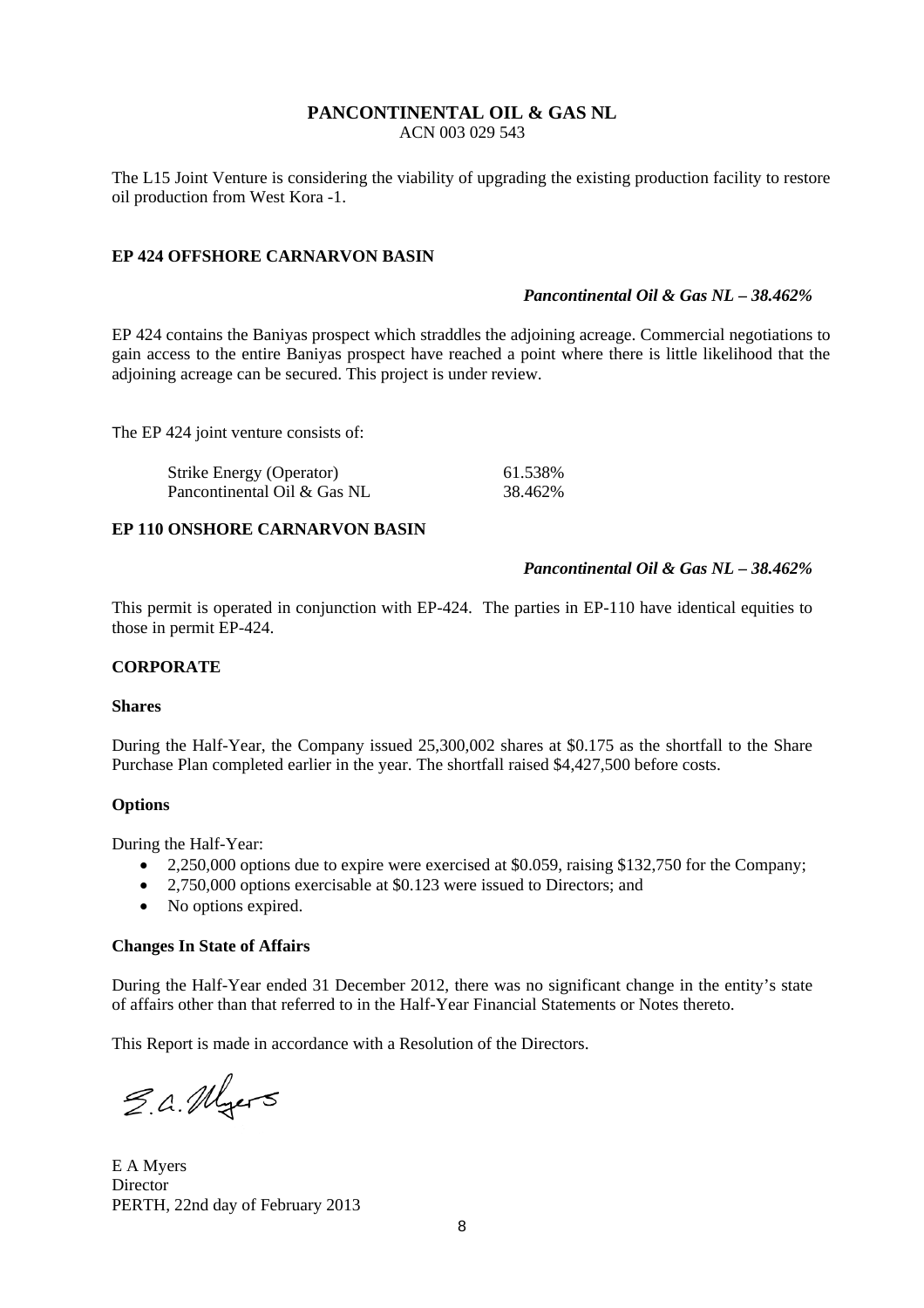# **Directors' Report 31 December 2012**

The Directors Pancontinental Oil & Gas NL 288 Stirling St Perth WA 6000

Dear Sirs,

In accordance with Section 307C of the Corporations Act 2001 (the "Act") I hereby declare that to the best of my knowledge and belief there have been:

i) no contraventions of the auditor independence requirements of the Act in relation to the audit review of the 31 December 2012 Half-Yearly financial statements; and

ii) no contraventions of any applicable code of professional conduct in relation to the audit.

Graham R Swan (Lead auditor)

Rothsay Chartered Accountants 22 February 2013

This Report is made in accordance with a Resolution of the Directors.

S.a. Myers

E A Myers **Director** PERTH, 22nd day of February 2013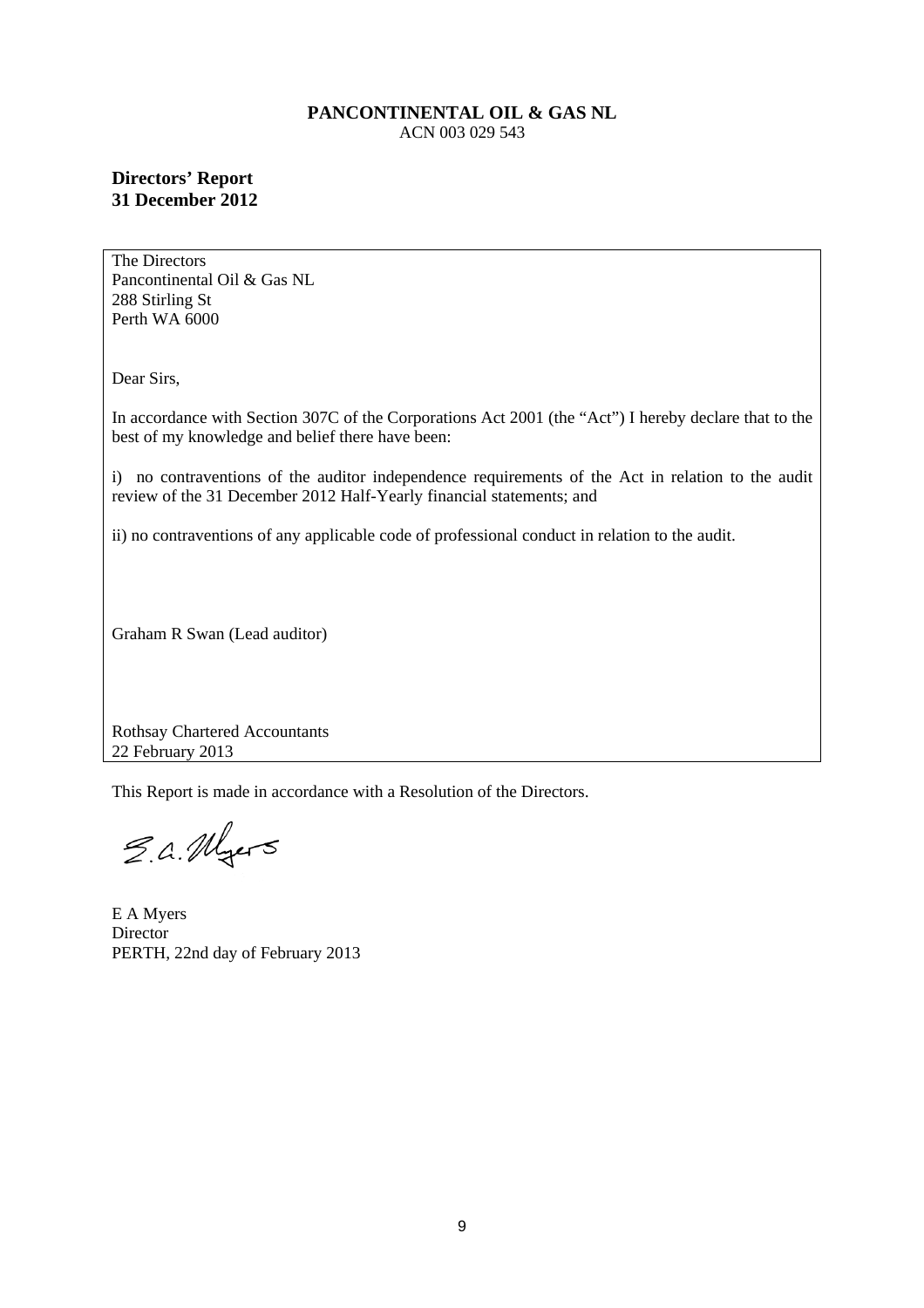

### Level 18, Central Park Building, 152-158 St Georges Terrace, Perth WA 6000 P.O. Box 8716, Perth Business Centre WA 6849 Phone (08) 6364 5076 www.rothsay.com.au

#### Independent Review Report to the Members of Pancontinental Oil & Gas NL

#### The financial report and directors' responsibility

The interim consolidated financial report comprises the statement of financial position, statement of comprehensive income, statement of changes in equity, cashflow statement, accompanying notes to the financial statements, and the directors' declaration for Pancontinental Oil & Gas NL for the half-year ended 31 December 2012.

The Company's directors are responsible for the preparation and fair presentation of the consolidated financial report in accordance with Australian Accounting Standard AASB 134 Interim Financial Reporting and the Corporations Act 2001. This includes responsibility for the maintenance of adequate accounting records and internal controls that are designed to prevent and detect fraud and error, and for the accounting policies and accounting estimates inherent in the financial report.

#### Review approach

We conducted our review in accordance with Auditing Standard on Review Engagements ASRE 2410 Review of an Interim Financial Report Performed by the Independent Auditor of the Entity, in order to state whether, on the basis of the procedures described, we have become aware of any matter that makes us believe that the interim consolidated financial report is not in accordance with the Corporations Act 2001 including: giving a true and fair view of the consolidated financial position as at 31 December 2012 and the performance for the half year ended on that date; and complying with Australian Accounting Standard AASB 134 Interim Financial Reporting and the Corporations Regulations 2001. As auditor of Pancontinental Oil & Gas NL, ASRE 2410 requires that we comply with the ethical requirements relevant to the audit of the annual financial report.

A review of an interim financial report consists of making enquiries, primarily of persons responsible for financial and accounting matters, and applying analytical and other review procedures. A review is substantially less in scope than an audit conducted in accordance with Australian Auditing Standards and consequently does not enable us to obtain assurance that we would become aware of all significant matters that might be identified in an audit. Accordingly we do not express an audit opinion.

#### Independence

In conducting our review we have complied with the independence requirements of the Corporations Act 2001.

#### Conclusion

Based on our review, which is not an audit, we have not become aware of any matter that makes us believe that the interim consolidated financial report of Pancontinental Oil & Gas NL is not in accordance with the Corporations Act 2001, including:

- giving a true and fair view of the consolidated financial position as at 31 December 2012 and of the performance for the half-year ended on that date; and
- complying with Australian Accounting Standard AASB134 Interim Financial Reporting and the Corporations Regulations 2001.

Rothsay

**Graham R Swan** Partner

Dated 22 February 2013



Liability limited by the Accountants Scheme, approved under the Professional Standards Act 1994 (NSW).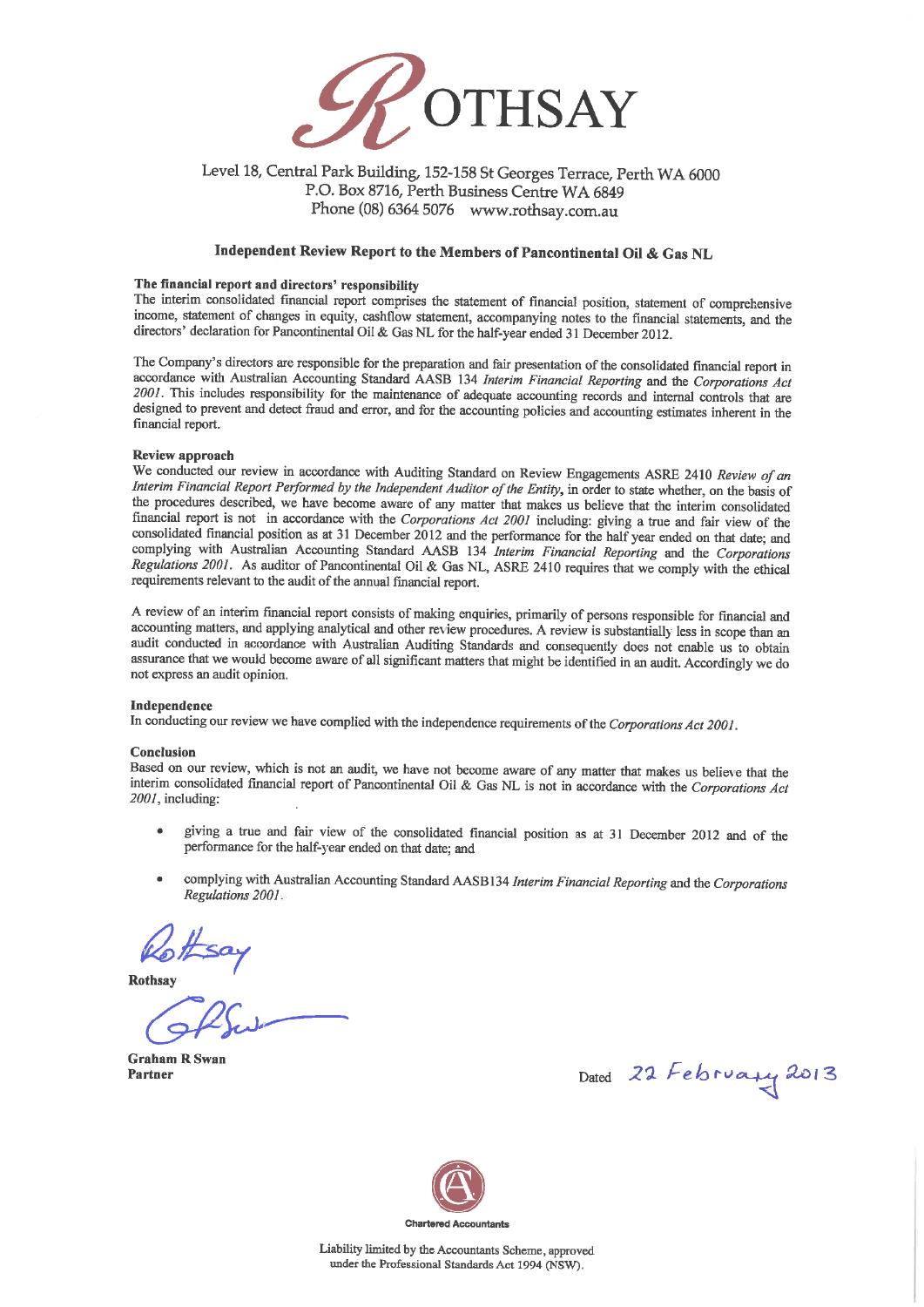# **Directors' Declaration For The Half-Year Ended 31 December 2012**

The Directors declare that:

- (a) The attached Financial Statements and Notes thereto comply with Accounting Standards;
- (b) The attached Financial Statements and Notes thereto give a true and fair view of the financial position and performance of the consolidated entity;
- (c) In the Directors' opinion, the attached Financial Statements and Notes thereto are in accordance with the Corporations Act, 2001; and
- (d) In the Directors' opinion, there are reasonable grounds to believe that Pancontinental Oil & Gas NL will be able to pay its debts as and when they become due and payable.

This declaration is made in accordance with a Resolution of the Directors pursuant to section 303(5) of the Corporations Act, 2001.

On behalf of the Directors

E.a. Myers

E A Myers Director PERTH, 22nd day of February 2013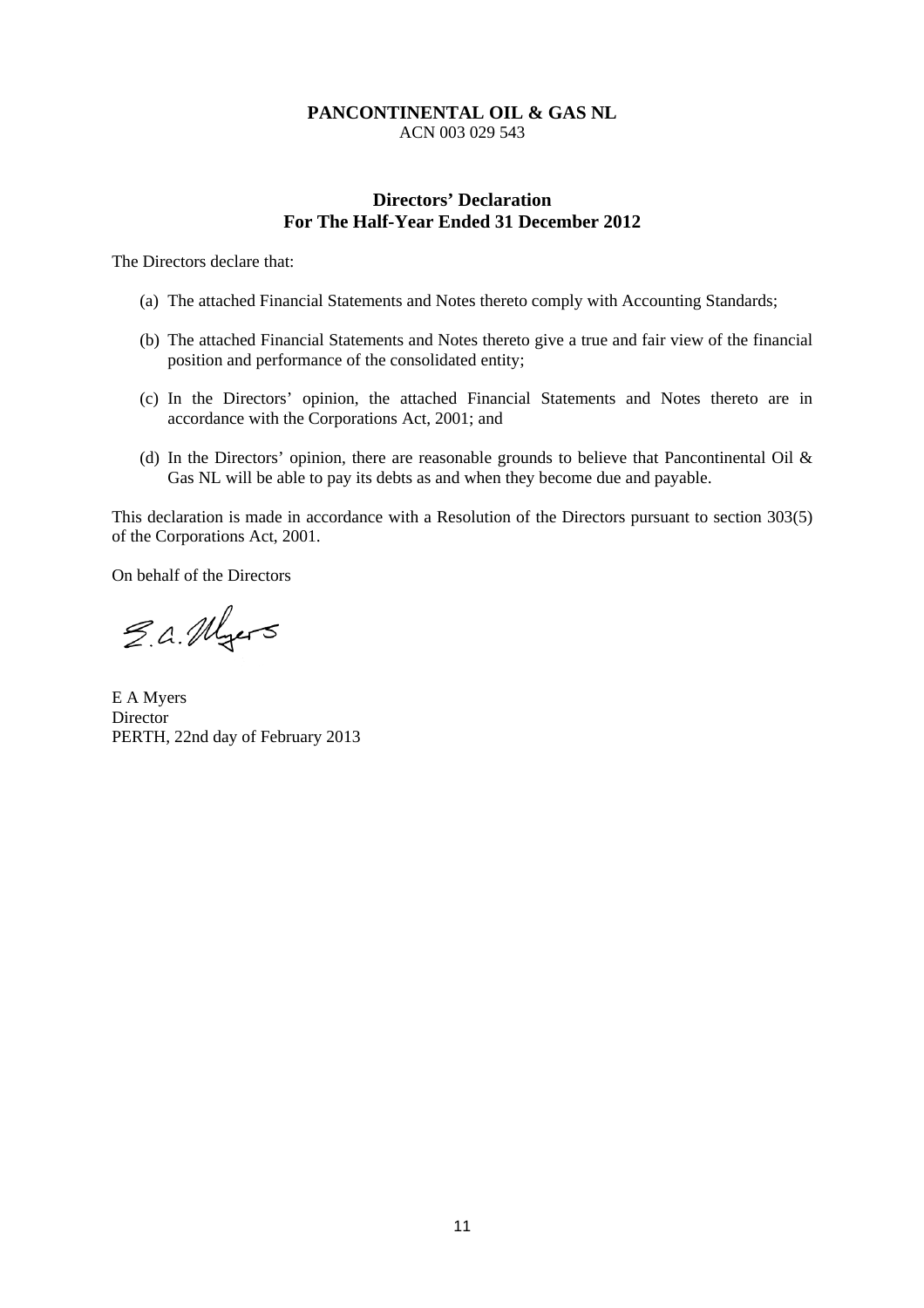# **Condensed Consolidated Statement of Comprehensive Income For the Half-Year Ended 31 December 2012**

| <b>Continuing Operations</b>                            |             | <b>Half-Year</b> | <b>Half-Year</b> |
|---------------------------------------------------------|-------------|------------------|------------------|
|                                                         |             | <b>Ended</b>     | <b>Ended</b>     |
|                                                         | <b>Note</b> | 31-Dec-12        | 31-Dec-11        |
| <b>Revenue from Operating Activities</b>                |             | \$               | \$               |
| Interest received                                       |             | 545,395          | 63,458           |
| <b>Total Revenues from Operating Activities</b>         |             | 545,395          | 63,458           |
| Depreciation                                            |             | (851)            | (734)            |
| Director remuneration and benefits expense              |             | (278, 768)       | (229,063)        |
| Director issue of options                               |             | (154,000)        |                  |
| Audit fees                                              |             | (4,500)          | (3,500)          |
| Generative exploration expenditure                      |             | (12,526)         | (13,201)         |
| Annual report costs                                     |             | (16,591)         | (6,828)          |
| ASX fees                                                |             | (54,004)         | (31, 639)        |
| Administration, accounting and secretarial fees         |             | (151, 546)       | (145, 583)       |
| Insurance                                               |             | (1, 566)         | (625)            |
| Legal fees                                              |             | (16, 420)        | (873)            |
| Share registry costs                                    |             | (42, 625)        | (19, 422)        |
| Rent and outgoings                                      |             | (40, 280)        | (43, 731)        |
| Travel                                                  |             | (50,079)         | (62, 729)        |
| Other                                                   |             | (196, 474)       | (208, 517)       |
| Profit/(Loss) before Income Tax Expense                 |             | (474, 835)       | (702, 987)       |
| <b>Income Tax Expense</b>                               |             |                  |                  |
| Profit/(Loss) for the Period                            |             | (474, 835)       | (702, 987)       |
|                                                         |             |                  |                  |
| <b>Other Comprehensive Income /(Loss)</b>               |             |                  |                  |
| Other comprehensive income                              |             |                  |                  |
| Other Comprehensive Income/(Loss) for the Period,       |             |                  |                  |
| <b>Net of Income Tax</b>                                |             |                  |                  |
|                                                         |             |                  |                  |
| <b>Total Comprehensive Income/(Loss) for the Period</b> |             | (474, 835)       | (702, 987)       |
|                                                         |             |                  |                  |
| Basic Loss per share (cents per share)                  | 5           | (0.04)           | (0.11)           |
| Diluted loss per share (cents per share)                |             | (0.04)           | (0.11)           |

The above Condensed Consolidated Statement of Comprehensive Income should be read in conjunction with the accompanying Notes.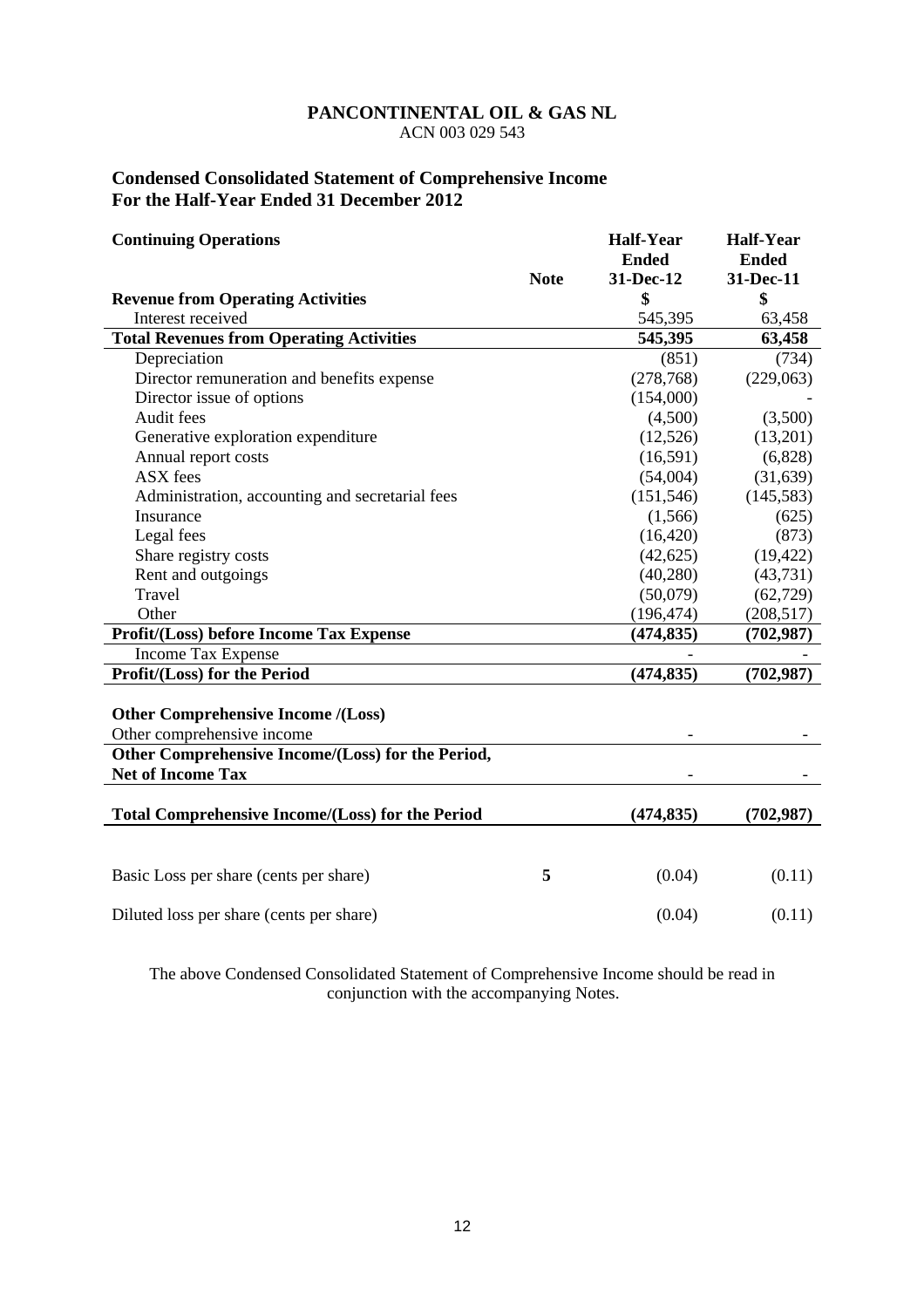# **Condensed Consolidated Statement of Financial Position As at 31 December 2012**

|                                                 | <b>Note</b>    | <b>Half-Year</b><br><b>Ended</b><br>31-Dec-12<br>\$ | <b>Annual</b><br><b>Report</b><br>30-Jun-12<br>\$ |
|-------------------------------------------------|----------------|-----------------------------------------------------|---------------------------------------------------|
| <b>Current Assets</b>                           |                |                                                     |                                                   |
| Cash and cash equivalents                       | 3              | 40,963,819                                          | 47,722,233                                        |
| Trade and other receivables                     |                | 60,850                                              | 98,582                                            |
| <b>Total Current Assets</b>                     |                | 41,024,669                                          | 47,820,815                                        |
| <b>Non-Current Assets</b>                       |                |                                                     |                                                   |
| Plant and equipment                             |                | 3,540                                               | 3,598                                             |
| Deferred exploration and evaluation expenditure |                | 33,850,894                                          | 23,211,960                                        |
| <b>Total Non-Current Assets</b>                 |                | 33,854,434                                          | 23,215,558                                        |
| <b>Total Assets</b>                             |                | 74,879,103                                          | 71,036,373                                        |
| <b>Current Liabilities</b>                      |                |                                                     |                                                   |
| Trade and other payables                        |                | 119,478                                             | 235,805                                           |
| <b>Total Current Liabilities</b>                |                | 119,478                                             | 235,805                                           |
| <b>Total Liabilities</b>                        |                | 119,478                                             | 235,805                                           |
| <b>Net Assets</b>                               |                | 74,759,625                                          | 70,800,568                                        |
| <b>Equity</b>                                   |                |                                                     |                                                   |
| Contributed equity                              | 4              | 99,411,998                                          | 95,132,106                                        |
| Reserves                                        |                | 345,180                                             | 298,956                                           |
| <b>Accumulated losses</b>                       | $\overline{2}$ | (24, 997, 553)                                      | (24, 630, 494)                                    |
| <b>Total Equity</b>                             |                | 74,759,625                                          | 70,800,568                                        |

The above Condensed Consolidated Statement of Financial Position should be read in conjunction with the accompanying notes.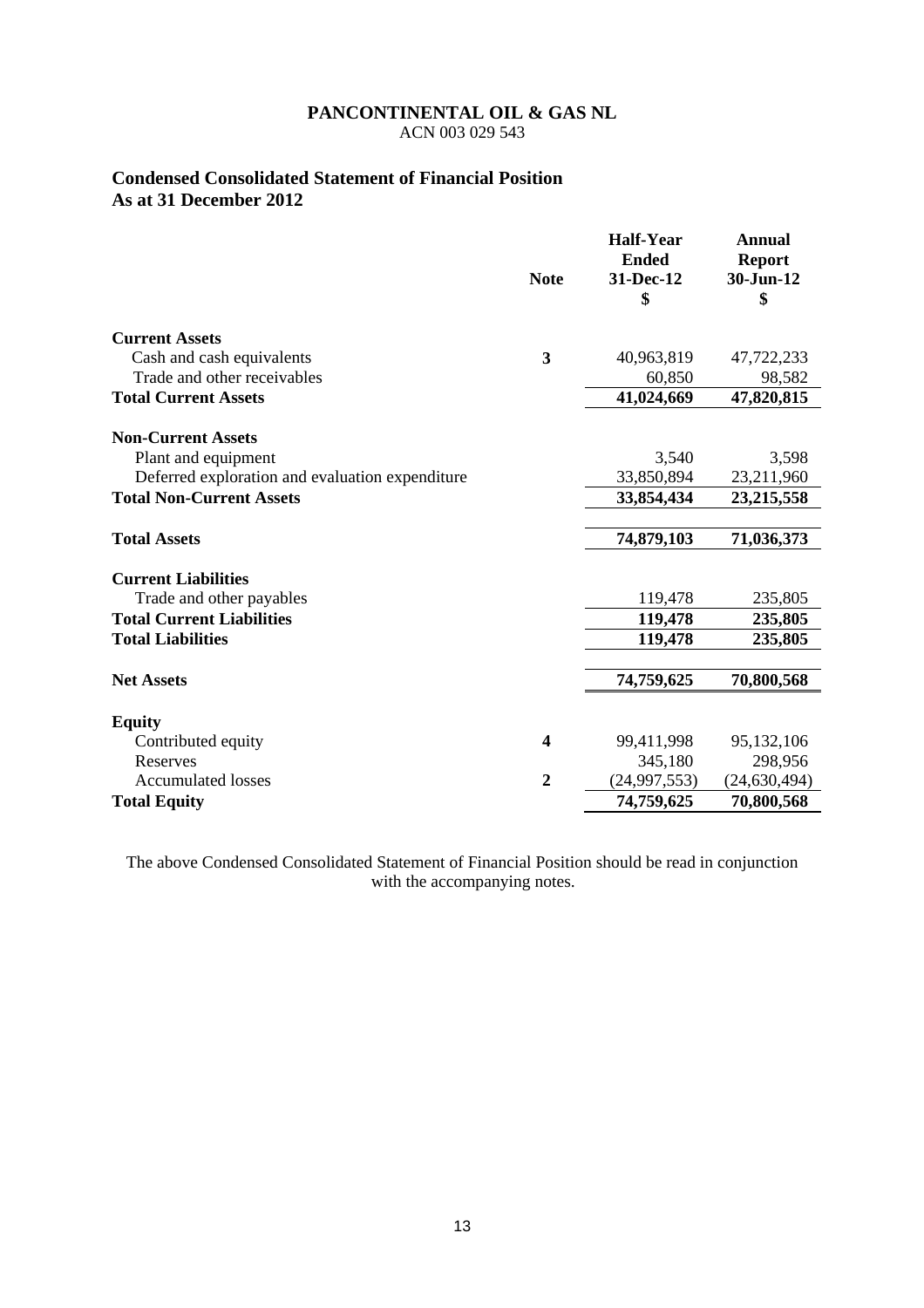# **Consolidated Statement of Changes in Equity For the Half-Year ended 31 December 2012**

| <b>Consolidated</b>                | <b>Share</b><br>Capital | <b>Retained</b><br><b>Earnings</b> | Option<br><b>Reserve</b> | <b>Total</b><br><b>Equity</b> |
|------------------------------------|-------------------------|------------------------------------|--------------------------|-------------------------------|
|                                    |                         |                                    | \$                       |                               |
| Balance at 1 July 2011             | 38,166,253              | (23, 481, 202)                     | 764,258                  | 15,449,309                    |
| Profit or loss                     |                         | (702, 987)                         |                          | (702, 987)                    |
| Other comprehensive income/(loss)  |                         |                                    |                          |                               |
| Shares issued (net of costs)       | 6,979,320               |                                    |                          | 6,979,320                     |
| Share options                      |                         | 548,706                            | (548, 707)               | (1)                           |
| <b>Balance at 31 December 2011</b> | 45, 145, 573            | (23, 635, 483)                     | 215,551                  | 21,725,641                    |
|                                    |                         |                                    |                          |                               |
| Balance at 1 July 2012             | 95,132,106              | (24, 630, 494)                     | 298,956                  | 70,800,568                    |
| Profit or loss                     |                         | (474, 835)                         |                          | (474, 835)                    |
| Other comprehensive income/(loss)  |                         |                                    |                          |                               |
| Shares issued (net of costs)       | 4,279,892               |                                    |                          | 4,279,892                     |
| Share options                      |                         | 107,776                            | 46,224                   | 154,000                       |
| <b>Balance at 31 December 2012</b> | 99,411,998              | (24, 997, 553)                     | 345,180                  | 74,759,625                    |

The above Consolidated Statement of Changes in Equity should be read in conjunction with the accompanying notes.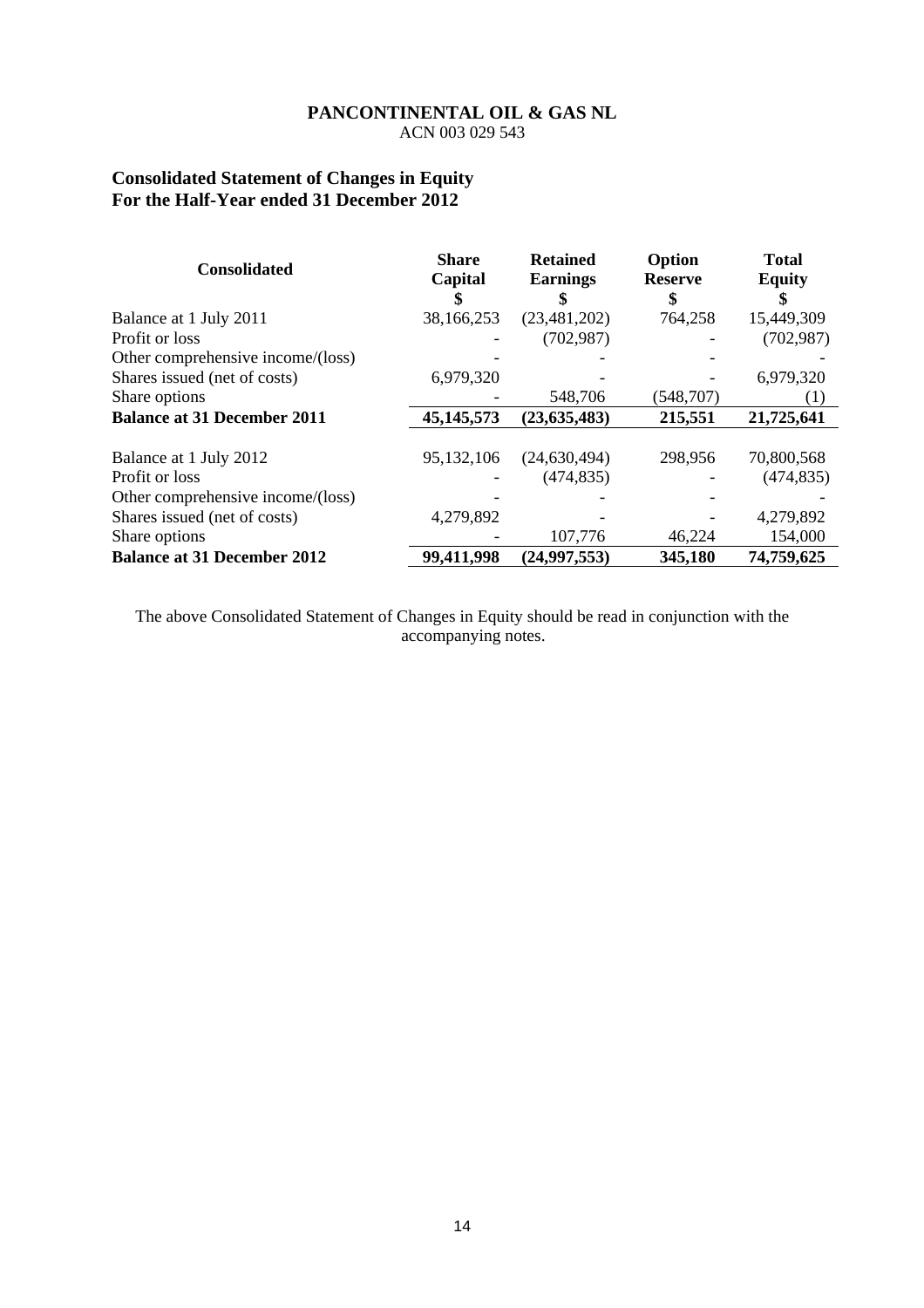ACN 003 029 543

# **Consolidated Statement of Cash Flows For The Half-Year Ended 31 December 2012**

|                                                            | <b>Half-Year</b> | <b>Half-Year</b> |
|------------------------------------------------------------|------------------|------------------|
|                                                            | <b>Ended</b>     | <b>Ended</b>     |
|                                                            | 31-Dec-12        | 31-Dec-11        |
|                                                            | \$               | \$               |
| <b>Cash Flows from Operating</b>                           |                  |                  |
| Payments to suppliers and employees                        | (932, 431)       | (704, 146)       |
| Interest received                                          | 545,395          | 63,310           |
| Other (Refund of Joint Venture Contributions)              | 2,173,171        |                  |
| <b>Net Cash from Operating Activities</b>                  | 1,786,135        | (640, 836)       |
| <b>Cash Flows from Investing</b>                           |                  |                  |
| Acquisition of plant $&$ equipment                         | (794)            | (958)            |
| <b>Exploration expenditure</b>                             | (12, 814, 494)   | (2,869,186)      |
| <b>Net Cash from Investing Activities</b>                  | (12, 815, 288)   | (2,870,144)      |
| <b>Cash Flows from Financing</b>                           |                  |                  |
| Issue of shares                                            | 4,267,344        | 6,980,844        |
| <b>Net Cash from Financing Activities</b>                  | 4,267,344        | 6,980,844        |
| Net Increase (Decrease) In Cash and Cash Equivalents       | (6,761,809)      | 3,469,864        |
| Cash and Cash Equivalents at beginning of Half-Year 1 July | 47,722,233       | 5,710,905        |
| Exchange rate adjustments                                  | 3,395            |                  |
| Cash and Cash Equivalents at end of Half-Year              | 40,963,819       | 9,180,769        |

The above Consolidated Statement of Cash Flows should be read in conjunction with the accompanying notes.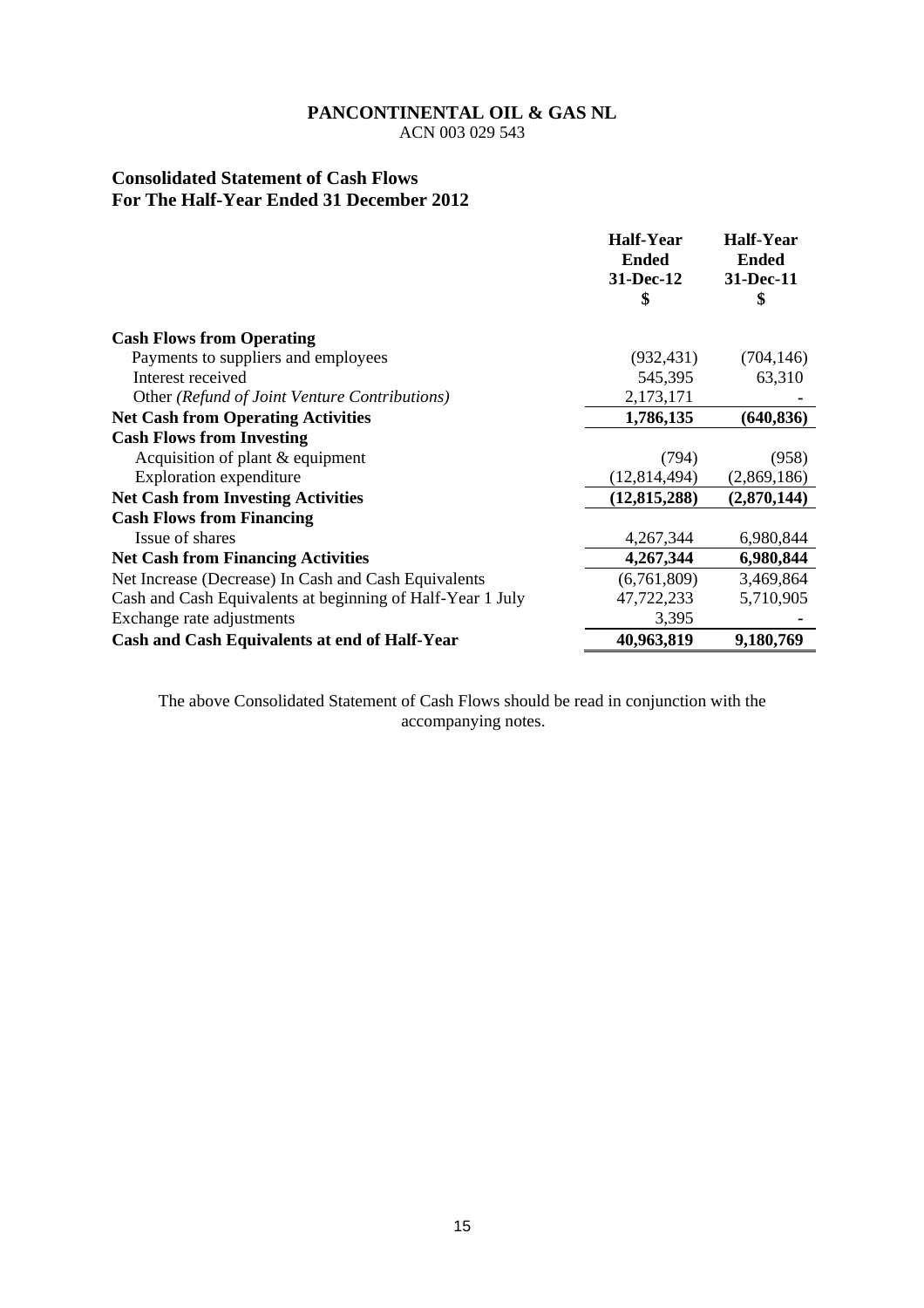ACN 003 029 543

# **Notes to the Financial Statements For the Half-Year ended 31 December 2012**

#### **1. Basis of Preparation of Half-Year Financial Statements**

This general purpose financial report for the Half-Year ended 31 December 2012 has been prepared in accordance with the Corporations Act 2001 and Accounting Standard AASB 134: Interim Financial Reporting. This Half-Year Report does not include all the notes of the type normally included in an annual financial report. Accordingly, this report should be read in conjunction with the Annual Report for the year ended 30 June 2012 and public announcements made by Pancontinental Oil & Gas NL during the Half-Year in accordance with any continuous disclosure obligations arising under the Corporations Act, 2001.

The accounting policies have been consistently applied to all the periods presented, unless otherwise stated.

#### *Principles of Consolidation*

The consolidated financial statements are those of the consolidated entity, comprising Pancontinental Oil & Gas NL and the companies it controlled from time to time during the half-year and at balance date.

Information from the financial statements of subsidiaries is included from the date the parent company obtains control until such time as control ceases. Where there is loss of control of a subsidiary, the consolidated financial statements include the results for that part of the reporting period during which the company had control. All intercompany balances and transactions, including unrealised profits arising from intra group transactions, have been eliminated in full.

#### *Cash*

Cash and cash equivalents includes cash on hand, deposits held at call with financial institutions, other short term, highly liquid investments with original maturities of three months or less that are readily convertible to known amounts of cash and which are subject to an insignificant risk of changes in value.

#### *Taxation*

The Company has not brought to account the estimated future income tax benefits attributable to tax losses and temporary differences as a deferred tax asset, as it is not yet considered probable that future taxable profit will be available for utilisation.

#### *Impairment of Assets*

The recoverable amount of an asset is determined as the higher of net selling price and value in use. Plant and equipment is carried at cost less accumulated depreciation and any accumulated impairment losses (the cost method). The fair value of plant and equipment, as determined by reference to observable prices, is not materially different to the carrying amount.

#### *Capitalisation of Exploration and Evaluation Costs*

The Company complies with AASB 6 *Exploration for and Evaluation of Mineral Resources*. Costs arising from exploration and evaluation activities are carried forward provided such costs are expected to be recouped through successful development, or by sale, or where exploration and evaluation activities have not, at reporting date, reached a stage to allow reasonable assessment regarding the existence of economically recoverable reserves.

Costs carried forward in respect of an area that is abandoned are written off in the year which the decision to abandon is made.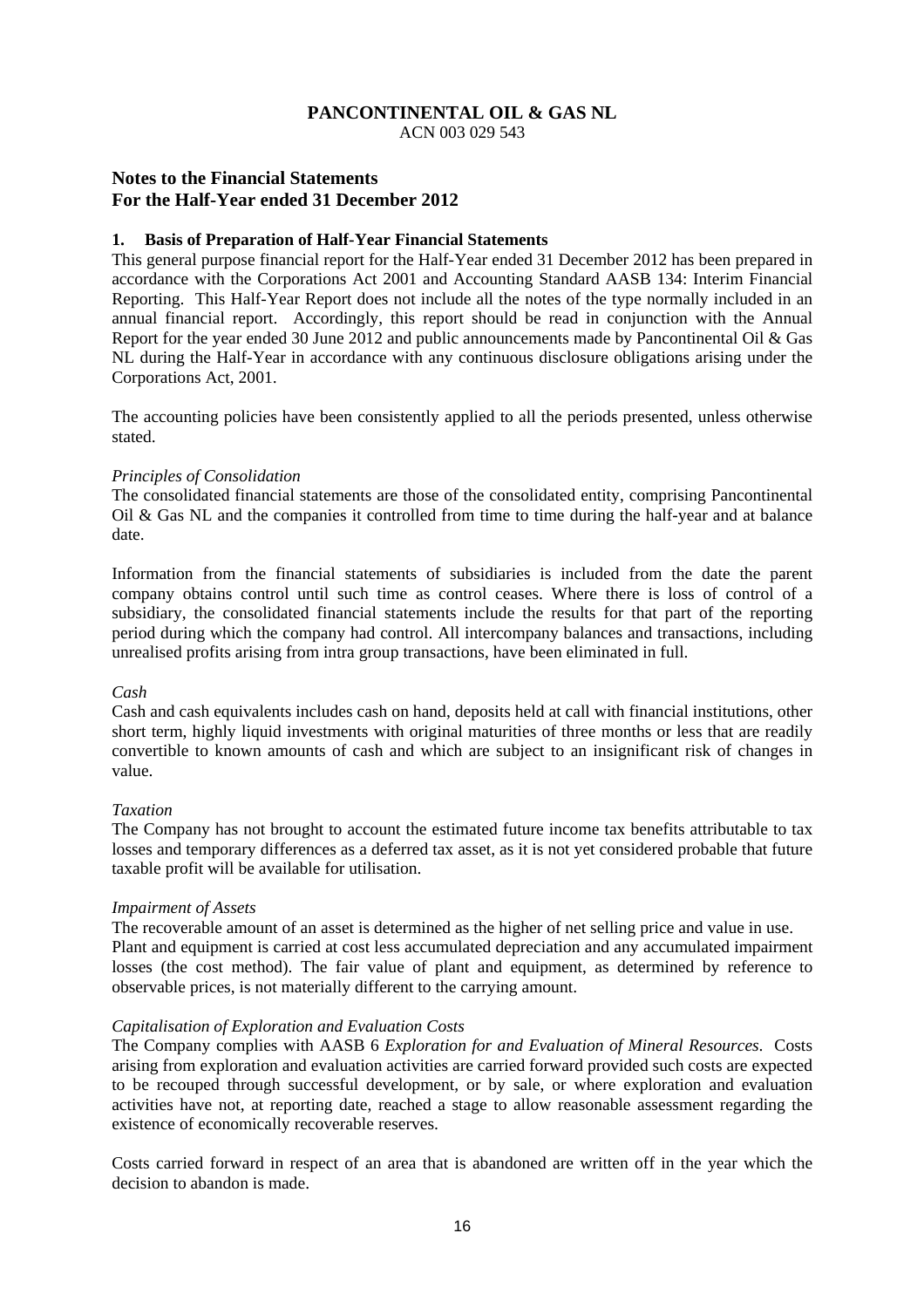ACN 003 029 543

# **Notes to the Financial Statements For the Half-Year ended 31 December 2012**

#### **1. Basis of Preparation of Half-Year Financial Statements Continued**

#### *Significant Accounting Policies & Changes in Accounting Policies*

The accounting policies applied by the consolidated entity in this consolidated interim financial report are the same as those applied by the consolidated entity in its consolidated financial report as at and for the year ended 30 June 2012.

In the half-year ended 31 December 2012, the Group has reviewed all of the new and revised Standards and Interpretations issued by the AASB that are relevant to its operations and effective for annual reporting periods beginning on or after 1 July 2012.

It has been determined by the Group that there is no impact, material or otherwise, of the new and revised Standards and Interpretations on its business and, therefore, no change is necessary to Group accounting policies.

The Group has also reviewed all new Standards and Interpretations that have been issued but are not yet effective for the half-year ended 31 December 2012. As a result of this review the Directors have determined that there is no impact, material or otherwise, of the new and revised Standards and Interpretations on its business and, therefore, no change necessary to Group accounting policies.

#### **2. Accumulated Losses**

|                                                                                                                                                                        | <b>Half-Year</b><br><b>Ended</b><br>31-Dec-12<br>\$ | Half-Year<br><b>Ended</b><br>31-Dec-11<br>\$ |
|------------------------------------------------------------------------------------------------------------------------------------------------------------------------|-----------------------------------------------------|----------------------------------------------|
| Loss from ordinary activities after related income tax expense<br>Accumulated profits (losses) brought forward                                                         | (474, 835)<br>(24, 630, 494)                        | (702, 987)<br>(23, 481, 202)                 |
| Adjustment from options (options vesting and expiring)                                                                                                                 | 107,776                                             | 548,706                                      |
| Accumulated profits (losses) at end of Half-Year                                                                                                                       | (24,997,553)                                        | (23, 635, 483)                               |
| 3.<br><b>Reconciliation of Cash</b><br>Cash at the end of the Half-Year as shown in the Statement of<br>Cash Flows is reconciled to the related items in the Financial | 31-Dec-12<br>\$                                     | 30-Jun -12<br>\$                             |
| Statements as follows:<br>Deposits $-$ at call<br>Deposits $-$ security<br>Cash on hand and at bank                                                                    | 38,442,543<br>2,288,112<br>233,164                  | 45,146,189<br>2,207,700<br>368,344           |
| <b>Cash and Equivalents at 31 December 2012</b>                                                                                                                        | 40,963,819                                          | 47,722,233                                   |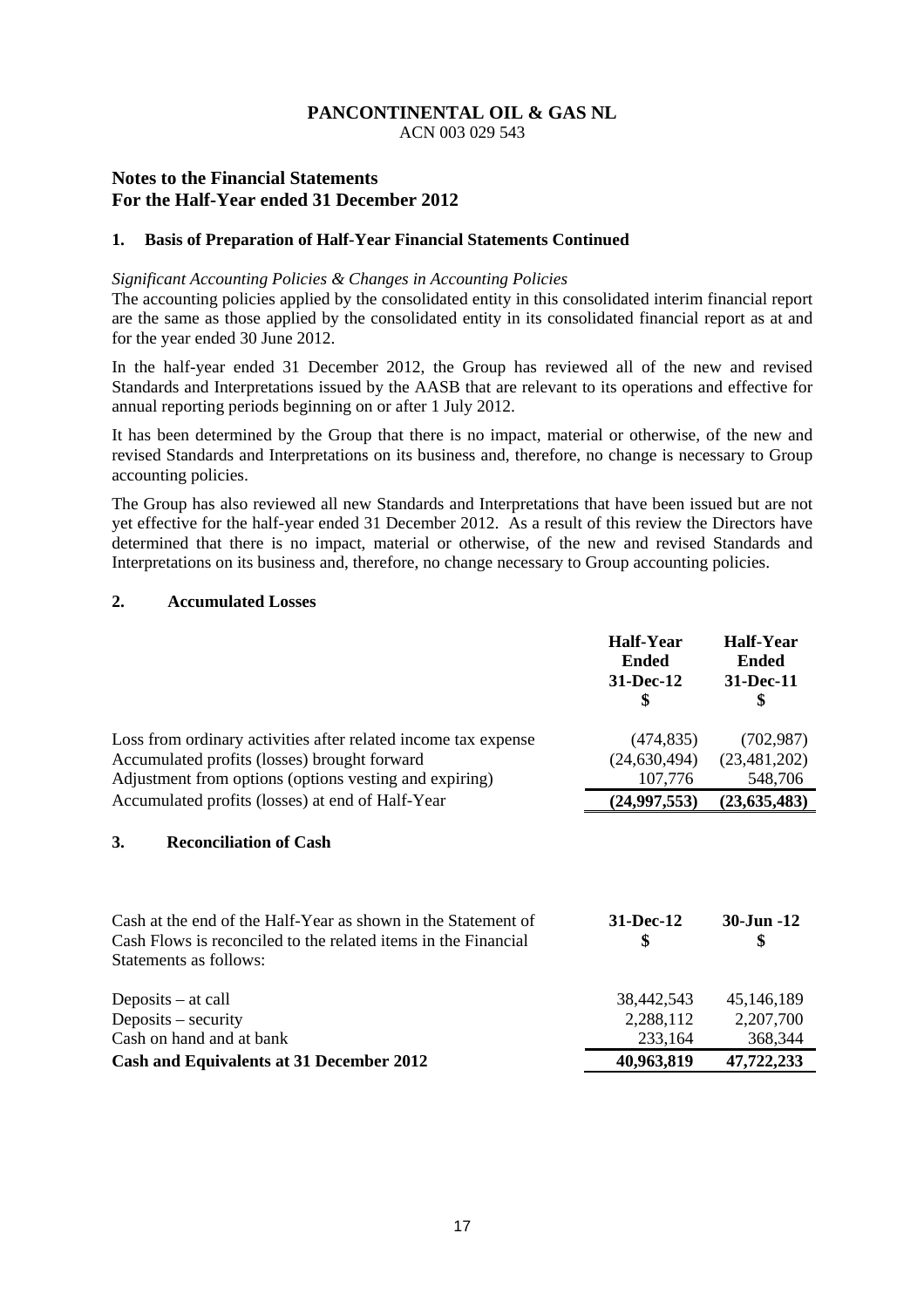ACN 003 029 543

# **Notes to the Financial Statements For the Half-Year ended 31 December 2012**

# **4. Issued and Quoted Securities at end of current Half-Year**

| <b>Category of Securities</b>             | <b>Number</b><br><b>Issued</b> | <b>Number</b><br>Quoted |                 |               |
|-------------------------------------------|--------------------------------|-------------------------|-----------------|---------------|
| Ordinary Shares at 30 June 2012:          | 1,123,444,094                  | 1,123,444,094           |                 |               |
| Issued during Half-Year ended             |                                |                         |                 |               |
| 31 December 2012:                         | 27,550,002                     | 27,550,002              |                 |               |
|                                           | 1,150,994,096                  | 1,150,994,096           |                 |               |
|                                           |                                |                         | <b>Exercise</b> | <b>Expiry</b> |
| Options at beginning of the Half-<br>Year |                                |                         |                 |               |
|                                           | 2,250,000                      |                         | \$0.06          | 28 Nov 12     |
|                                           | 2,250,000                      |                         | \$0.13          | 28 Nov 14     |
|                                           | 4,500,000                      |                         |                 |               |
| Issued during the Half-Year               |                                |                         |                 |               |
|                                           | 2,750,000                      |                         | \$0.12          | 29 Nov 16     |
|                                           | 2,750,000                      | ٠                       |                 |               |
| Exercised during the Half-Year            |                                |                         |                 |               |
|                                           | 2,250,000                      |                         | \$0.06          | 28 Nov 12     |
|                                           | 2,250,000                      | ٠                       |                 |               |
| Options at end of the Half-Year           |                                |                         |                 |               |
|                                           | 2,250,000                      |                         | \$0.13          | 28 Nov 14     |
|                                           | 2,750,000                      |                         | \$0.12          | 29 Nov 16     |
|                                           | 5,000,000                      | ۰                       |                 |               |

# **5. Earnings per Share**

|                                                                                         | <b>Half-Year</b><br><b>Ended</b><br>$31 - Dec-12$ | Half-Year<br><b>Ended</b><br>31-Dec-11 |
|-----------------------------------------------------------------------------------------|---------------------------------------------------|----------------------------------------|
| Basic earnings per share - cents                                                        | (0.04)                                            | (0.11)                                 |
| Diluted earnings per share is not materially different from Basic<br>earnings per share | (0.04)                                            | (0.11)                                 |
| The weighted average number of ordinary shares outstanding                              |                                                   |                                        |
| during the Half-Year used in the calculation of basic earnings<br>per share             | 1,133,678,204                                     | 617,067,206                            |

### **6. Segmental Information**

The Company operates in Australian and African regions, however internal reporting is conducted on an entity wide basis.